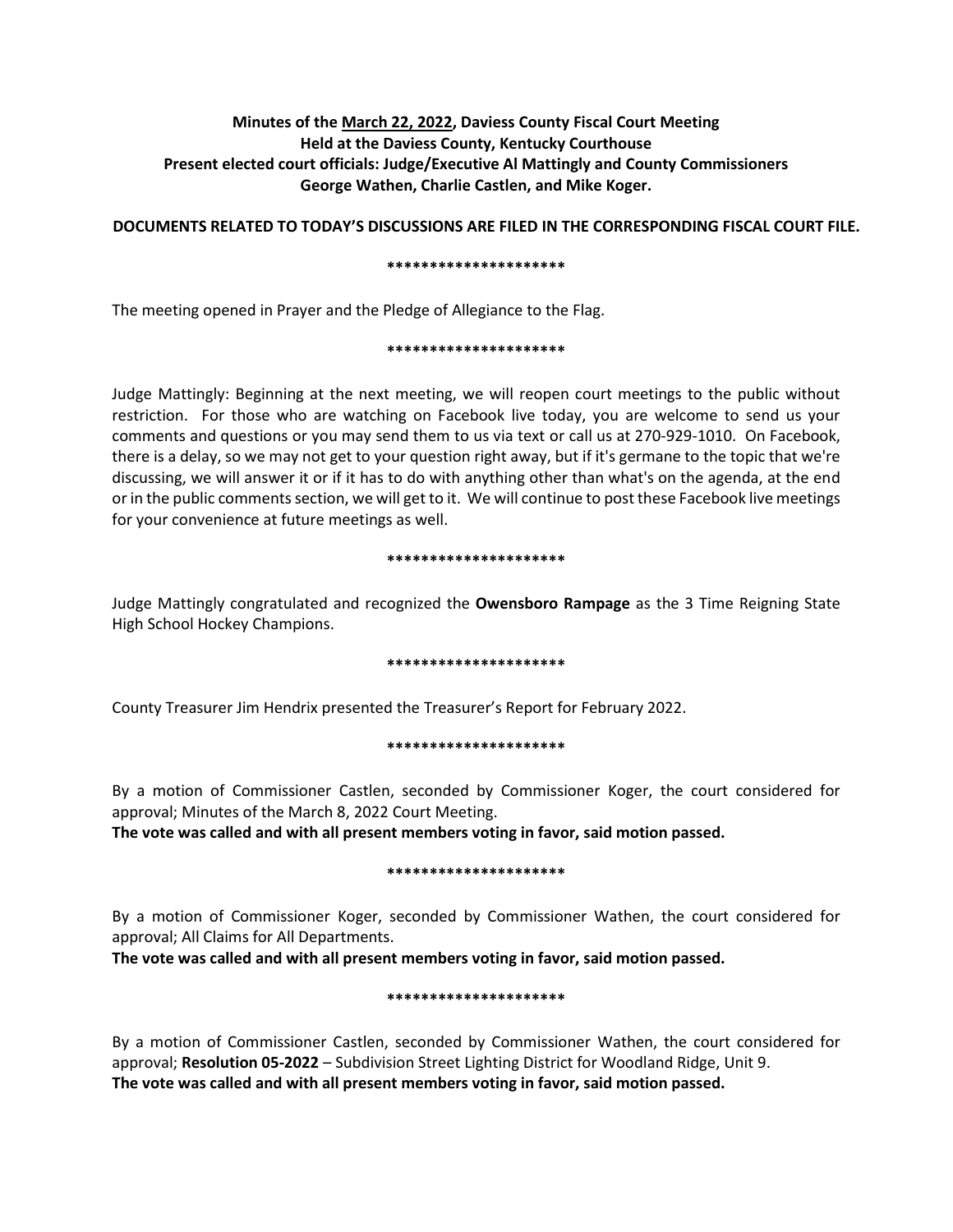#### **\*\*\*\*\*\*\*\*\*\*\*\*\*\*\*\*\*\*\*\*\***

By a motion of Commissioner Koger, seconded by Commissioner Castlen, the court considered for approval; Contract with the Commonwealth of Kentucky regarding CDBG funds for the Acquisition of an Existing Multi-Family Building Complex to House 38 Beds for the New OASIS Domestic Violence Shelter for \$1,000,000.

Judge Mattingly: This is the CDBG-CV grant that OASIS was awarded. Daviess County Fiscal Court is the fiscal agent and GRADD will administer the grant.

# **The vote was called and with all present members voting in favor, said motion passed.**

### **\*\*\*\*\*\*\*\*\*\*\*\*\*\*\*\*\*\*\*\*\***

By a motion of Commissioner Wathen, seconded by Commissioner Koger, the court considered for approval; Professional Services Contract with GRADD regarding the Administration of the Owensboro Regional Recovery's CDBG-CV.

**The vote was called and with all present members voting in favor, said motion passed.**

### **\*\*\*\*\*\*\*\*\*\*\*\*\*\*\*\*\*\*\*\*\***

By a motion of Commissioner Wathen, seconded by Commissioner Koger, the court considered for approval; Professional Services Contract with GRADD regarding the Administration of the Generator Project Grant.

**The vote was called and with all present members voting in favor, said motion passed.**

# **\*\*\*\*\*\*\*\*\*\*\*\*\*\*\*\*\*\*\*\*\***

By a motion of Commissioner Castlen, seconded by Commissioner Wathen, the court considered for approval; Reject all Bids for **Bid No. 13-2022**: One (1) New Pull Type Fertilizer Spreader.

Assistant County Treasurer Jordan Johnson: Daviess County Fiscal Court received one (1) bid for the provision of one (1) new pull type fertilizer spreader for the West Daviess County Landfill. The items, prices, and/or exceptions of the bid results were outside the range that the County deems acceptable. It is our recommendation to reject all bids.

# **The vote was called and with all present members voting in favor, said motion passed.**

# **\*\*\*\*\*\*\*\*\*\*\*\*\*\*\*\*\*\*\*\*\***

By a motion of Commissioner Koger, seconded by Commissioner Wathen, the court considered for approval; Award the following Bids as recommended:

Mr. Johnson:

**No. 14-2022**: One (1) New Mailing and Shipping System to Southern Business Machines, Inc. Daviess County Fiscal Court received three (3) bids for the provision of one (1) new mailing and shipping system for the Daviess Fiscal Court. Southern Business Machines, Inc. is the best evaluated bid, having no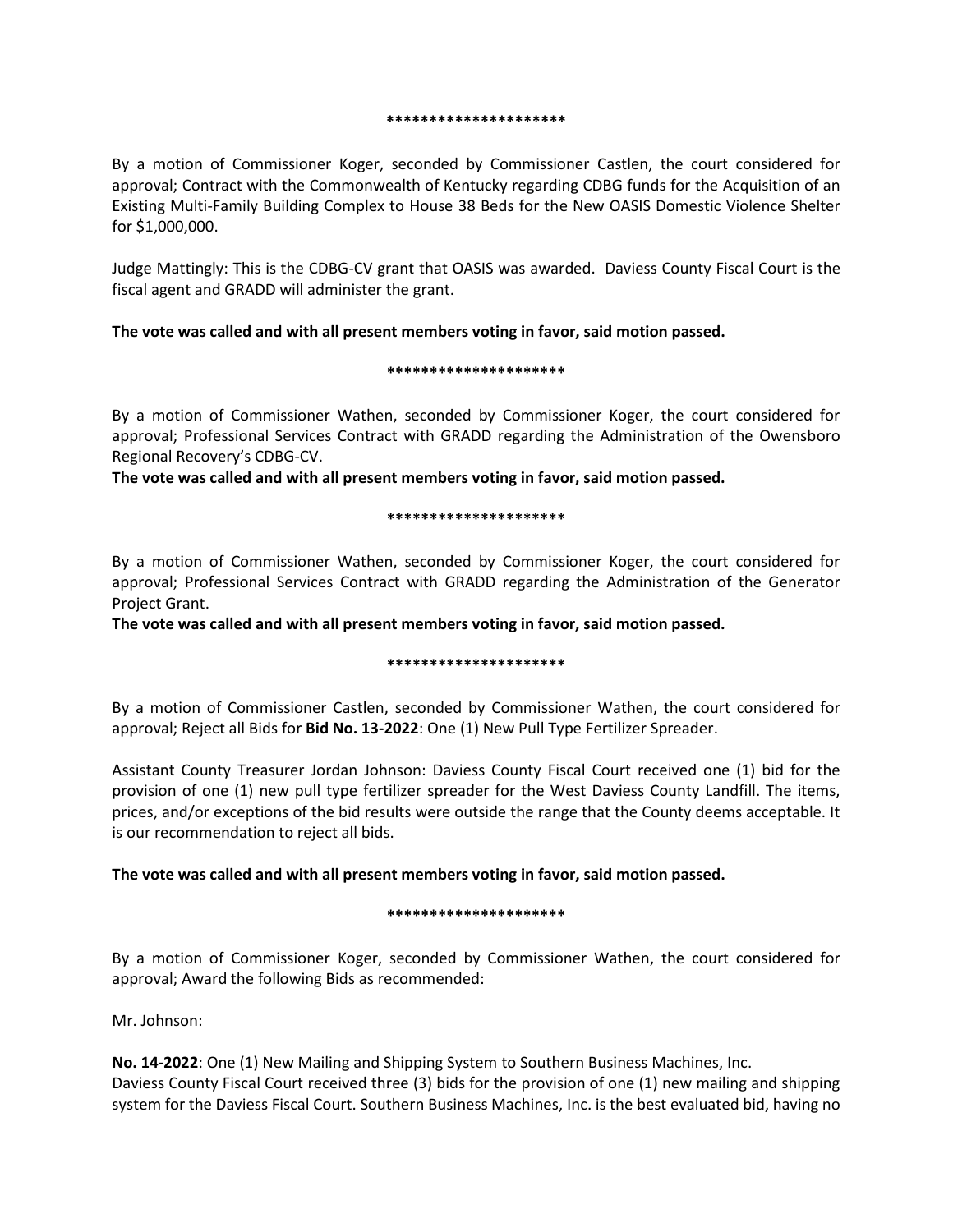exceptions to the bid specifications. It is our recommendation to award Bid No. 14-2022 to Southern Business Machines, Inc. in the total amount of \$19,955.

**No. 15-2022**: D8T Dozer Undercarriage Replacement to IMPCO, Inc.

Daviess County Fiscal Court received three (3) bids for the replacement of the undercarriage of the 2016 CAT D8T Dozer located at the West Daviess County Landfill. IMPCO, Inc. is the lowest and best evaluated bid, having no exceptions to the bid specifications. It is our recommendation to award Bid No. 15-2022 to IMPCO, Inc. in the total amount of \$44,439.82.

Commissioner Wathen: When will we get this?

Mr. Johnson: Within a month.

**The vote was called and with all present members voting in favor, said motion passed.**

**\*\*\*\*\*\*\*\*\*\*\*\*\*\*\*\*\*\*\*\*\***

By a motion of Commissioner Castlen, seconded by Commissioner Wathen, the court considered for approval; Reappoint Lewis Jean (S5+T) #4.2022 to the Daviess County Parks Board; 4-Yr. Term, Eff. 4/1/22. **The vote was called and with all present members voting in favor, said motion passed.**

### **\*\*\*\*\*\*\*\*\*\*\*\*\*\*\*\*\*\*\*\*\***

By a motion of Commissioner Wathen, seconded by Commissioner Castlen, the court considered for approval; Reappoint Terri Thompson (Ex-Officio) (S2T) #5.2022 to the Daviess County Parks Board; 4-Yr. Term, Eff. 4/1/22.

**The vote was called and with all present members voting in favor, said motion passed.**

# **\*\*\*\*\*\*\*\*\*\*\*\*\*\*\*\*\*\*\*\*\***

By a motion of Commissioner Koger, seconded by Commissioner Wathen, the court considered for approval; Reappoint Daisy James (S1.5T) #6.2022 to the Greenwood Cemetery Advisory Board; 3-Yr. Term, Eff. 4/19/22.

**The vote was called and with all present members voting in favor, said motion passed.**

# **\*\*\*\*\*\*\*\*\*\*\*\*\*\*\*\*\*\*\*\*\***

By a motion of Commissioner Koger, seconded by Commissioner Wathen, the court considered for approval; Reappoint Carlin Gregory (S1T) #3.2022 to the Ohio County Water District Board; 4-Yr. Term, Eff. 4/1/22.

**The vote was called and with all present members voting in favor, said motion passed.**

# **\*\*\*\*\*\*\*\*\*\*\*\*\*\*\*\*\*\*\*\*\***

By a motion of Commissioner Castlen, seconded by Commissioner Wathen, the court considered for approval; Appoint Erica Wade (Filling the unexpired term of Dianne McFarling S2.5T) #12.11.2021 to the Drug-Free Owensboro-Daviess County Steering Committee; Partial Term: 3/15/22 - 9/1/22. **The vote was called and with all present members voting in favor, said motion passed.**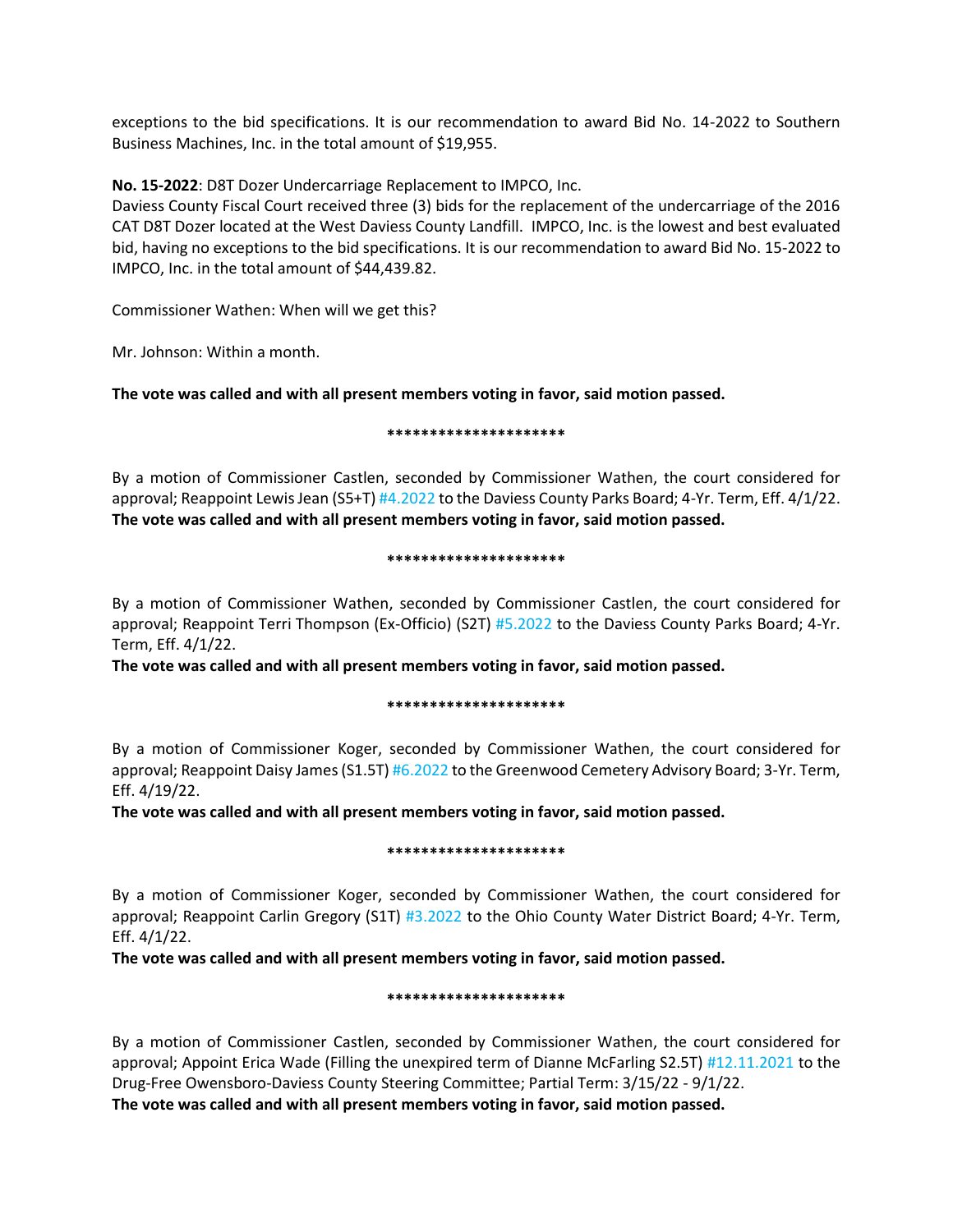#### **\*\*\*\*\*\*\*\*\*\*\*\*\*\*\*\*\*\*\*\*\***

By a motion of Commissioner Koger, seconded by Commissioner Castlen, the court considered for approval; Appoint Shelley Newcom (Filling the unexpired term of Sarah Adkins S1.5T) #7.2022 to the Drug-Free Owensboro-Daviess County Steering Committee; Partial Term: 3/15/22 - 9/1/22.

**The vote was called and with all present members voting in favor, said motion passed.**

#### **\*\*\*\*\*\*\*\*\*\*\*\*\*\*\*\*\*\*\*\*\***

Regarding the **First Reading KOC 621.21 (2022) 05-2022** – An Ordinance Relating to the Daviess County Road, Bridge and Street System.

County Engineer Mark Brasher stated, "Every year, about this time, we update our road index to reflect streets that we have taken over the last 12 months. This year, we're actually making 10 changes. Nine of those are just correcting county road numbers from the past, dictated by the Kentucky Transportation Cabinet and there's only one additional length of road that is being introduced into our road index this year, and that's in a subdivision of Daniels Lane. It was created, built, and approved by my office and the surety has been released.

# **Comments:**

#### **\*\*\*\*\*\*\*\*\*\*\*\*\*\*\*\*\*\*\*\*\***

No Other Business was brought before the Daviess County Fiscal Court.

#### **\*\*\*\*\*\*\*\*\*\*\*\*\*\*\*\*\*\*\*\*\***

No Public Comments were received.

#### **\*\*\*\*\*\*\*\*\*\*\*\*\*\*\*\*\*\*\*\*\***

No Comments were received by the Daviess County Fiscal Court.

#### **\*\*\*\*\*\*\*\*\*\*\*\*\*\*\*\*\*\*\*\*\***

Without objection, Judge/Executive Mattingly adjourned the meeting. **SO ORDERED THAT COURT STAND ADJOURNED.**

| Judge-Executive Al Mattingly 2 Matt for Commissioner Charlie Castlen Marking Carter |
|-------------------------------------------------------------------------------------|
| Commissioner Mike Koger / Mille Koger Commissioner George Wathen Surge Wathen       |

I, duly appointed Daviess County Fiscal Court Clerk Jennifer Warren, hereby certify that the above corresponding Order Book minutes were approved by the court on April 11, 2022.

Serrife Warren

Jennifer Warren